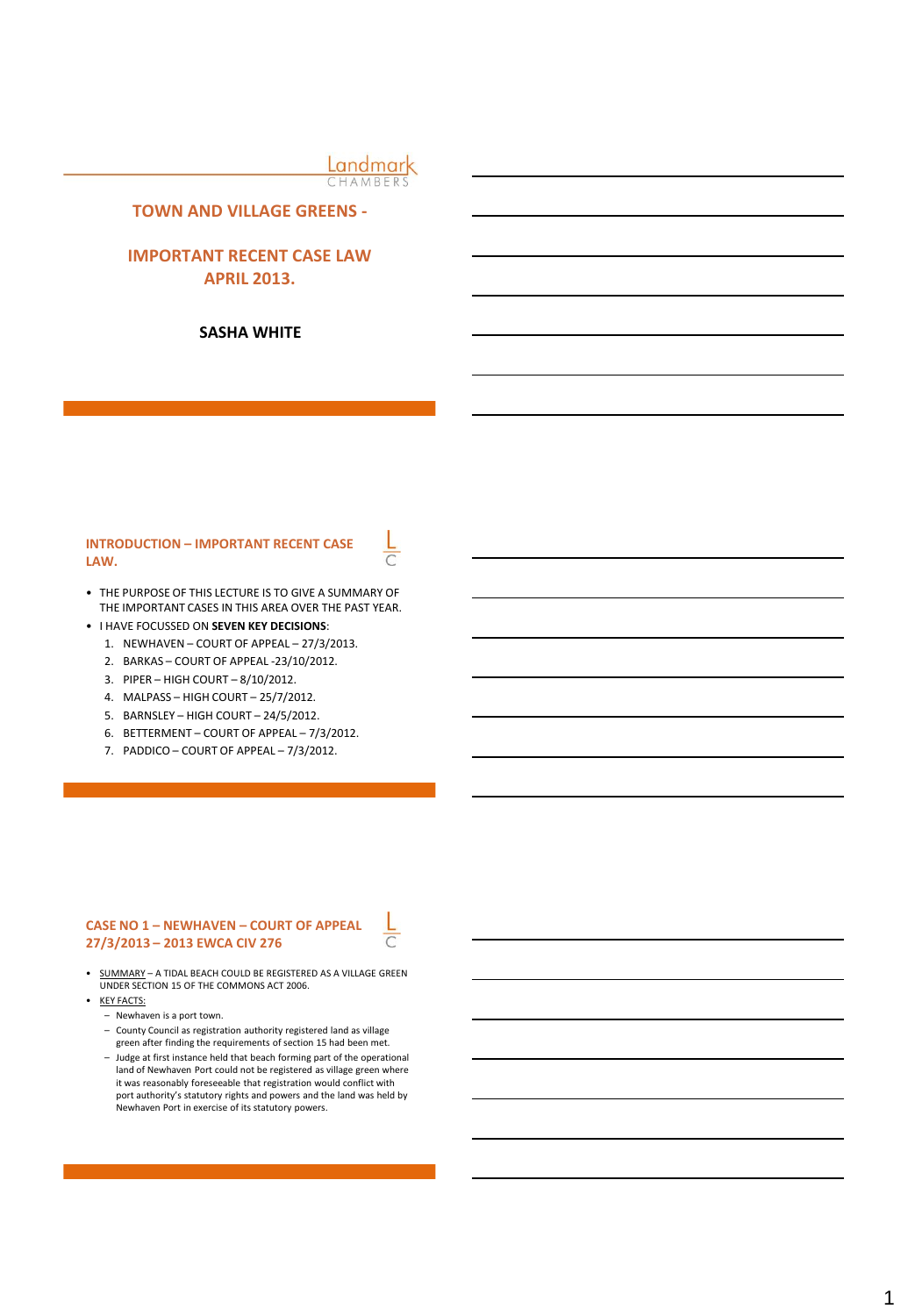## **CASE NO 1 – NEWHAVEN – COURT OF APPEAL 27/3/2013**

- DECISION:
	- The appeal allowed by Court of Appeal.
	- The consequences of registering the beach might have for the future discharge of N's statutory functions was not a proper ground for holding that it was not capable of registration. The Judge's reasoning on this ground was *seriously flawed*.
- KEY ISSUE
	- Consequences of registration for the landowner was not part of statutory test.
	- Not open to landowner to resist registration on that basis.
	- Not relevant either that registration was incompatible with exercise of public body's powers and duties.
	- It was right that a tidal beach could be registered.

#### **CASE 2 – BARKAS – COURT OF APPEAL – 23/10/2012.**

- SUMMARY WHERE LAND IS HELD BY A COUNCIL UNDER SECTION 12 OF THE HOUSING ACT WHICH GIVES THE COUNCIL EXPRESS POWER TO PROVIDE A RECREATION GROUND IN CONNECTION WITH HOUSING, THE USE OF THAT LAND BY LOCAL INHABITANTS DOES NOT MEET SECTION 15 STATUTORY TESTS BECAUSE USE IS BY RIGHT, NOT AS OF RIGHT, AND THEREFORE LAND IS NOT ELIGIBLE TO BE SO REGISTERED.
- KEY FACTS
	- LAND IS 4 ACRE RECREATION GROUND IN WHITBY, YORKSHIRE AND WAS A GRASSED RECREATIONAL GROUND AMONG HOUSING ESTATES.
	- REGISTRATION AUTHROITY REJECTED REGISTRATION ON ADVICE OF INSPECTOR, MR VIVIAN CHAPMAN, WHO RULED THAT USE HAD BEEN BY RIGHT, NOT AS OF RIGHT.
	- LAND ACQUIRED BY WHITBY UDC IN 1951.

#### **CASE 2 – BARKAS – COURT OF APPEAL – 23/10/2012.**

- DECISION: THE LAND WAS APPROPRIATED ORIGINALLY FOR THE PURPOSE OF PUBLIC RECREATION AND THEREFORE IT WAS ACQUIRED BY AN EXPRESS STATUTORY POWER TO PROVIDE AND MAINTAIN IT AS A RECREATION GROUND. THEREFORE USE WAS BY RIGHT AND NOT AS OF RIGHT.
- KEY ISSUE:
	- LORD JUSTICE SULLIVAN DECIDED THAT LAND COULD NOT BE REGISTERED BECAUSE USE NOT AS OF RIGHT.
	- SO IF USE IS BY RIGHT GRANTED BY STATUTORY POWERS NOT WITHIN SECTION 15.
	- IT IS RELEVANT TO CONSIDER THE ACQUISITION OF THE LAND IN CERTAIN CIRCUMSTANCES RELATING TO BY RIGHT.
	- APPELLANT SEEKING LEAVE TO THE SUPREME COURT.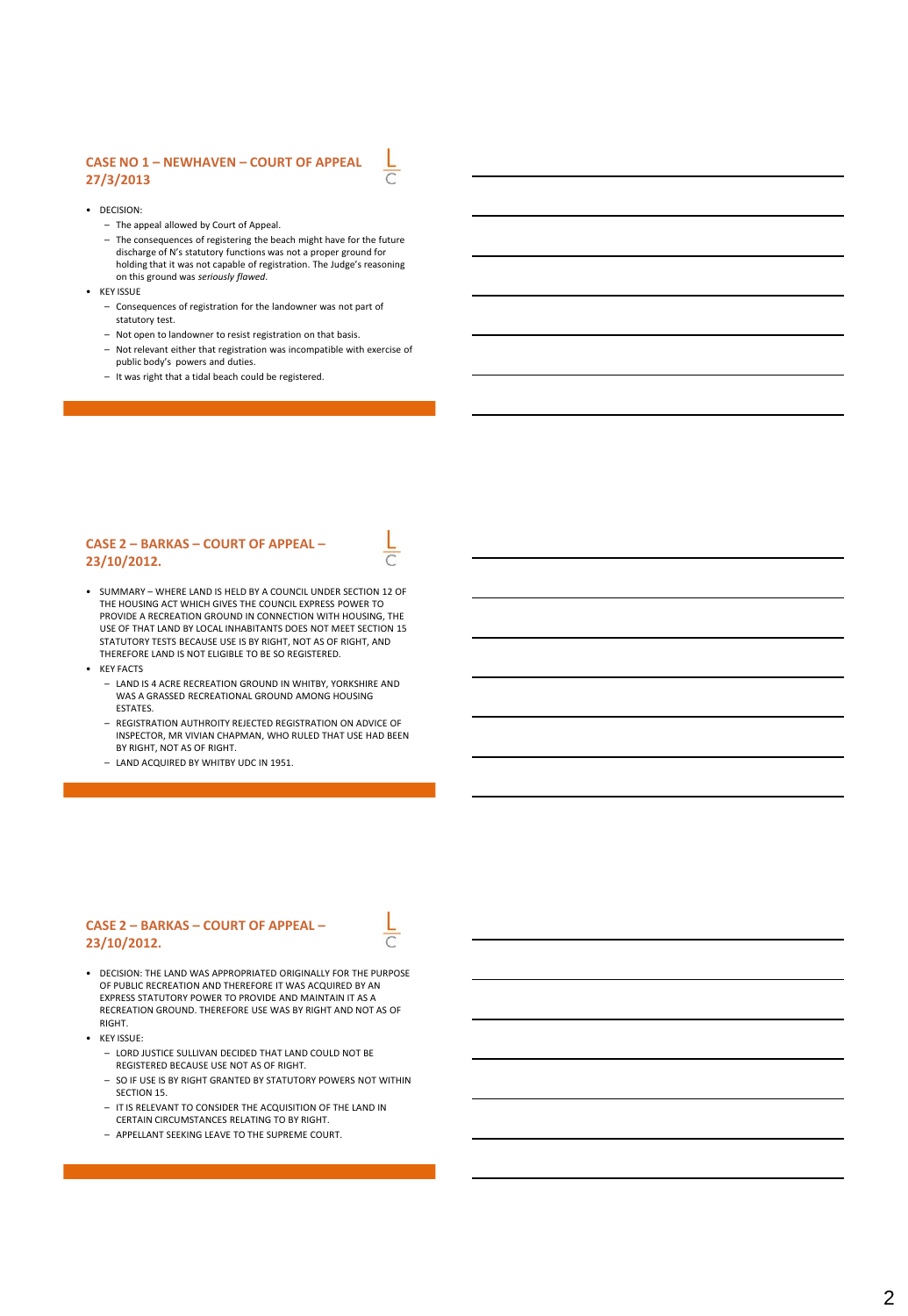#### **CASE 3 – PIPER – HIGH COURT – 8/10/2012.**

- SUMMARY: DEALT WITH RELATIONSHIP BETWEEN VILLAGE GREEN APPLICATION AND A PLANNING APPLICATION AND THE USE OF JUDICIAL **REVIEW**
- KEY FACTS:
	- APPLICANT OBTAINED PLANNING PERMISSION IN 2008 FOR DEVELOPMENT.
	- SAME LAND REGISTERED AS VILLAGE GREEN IN 2009.
	- PROCEEDINGS IN CHANCERY DIVISION BY APPICANT TO RECTIFY THE REGISTRATION ON THE GROUNDS IT SHOULD NOT HAVE BEEN REGISTERED.
	- PLANNING PERMISSION EXPIRED IN 2011 AND OBJECTOR SOUGHT JUDICIAL REVIEW TO STOP THE RENEWAL OF THE PERMISSION.
	- PROCEEDINGS TAKEN TO STOP THE HEARING INTO RECTIFICATION UNTIL JUDICIAL REVIEW PROCEEDINGS HAD CONCLUDED

#### **CASE 3 – PIPER – HIGH COURT – 8/10/2010.**

- DECISION APPLICATION REFUSED THE DETERMINATION OF WHETHER THE VILLAGE GREEN WAS CORRECT WOULD PLAY A PART IN THE JUDICIAL REVIEW PROCEEDINGS. UNDESIRABLE TO DELAY A TRIAL THAT NEEDED TO CONSIDER EVIDENCE FROM 1987.
- KEY ISSUE:
	- RELATIONSHIP BETWEEN RECTIFICATION PROCEEDINGS AND PLANNING PERMISSIONS.
	- CLEARLY THE RECTIFICATION PROCEEDINGS MUST BE THE FRONT RUNNER BECAUSE ANY JUDICIAL REVIEW INTO THE RENEWAL OR GRANT OF A PLANNING PERMISSION WILL NOT BE KEY UNLESS STATUS OF THE LAND IS DETERMINED.

#### **CASE 4 – MALPASS – HIGH COURT – 25/7/2012**

- SUMMARY IF LAND IS NOT REGISTERED AFTER A FLAWED REPORT BY AN INSPECTOR THEN THE LOCAL AUTHORITY IS REQUIRED TO CONSIDER THE MATTER AFRESH.
- KEY FACTS
	- LOCAL AUTHORITY INTENDED TO USE LAND TO FORM PART OF A NEW SCHOOL AND THEY PROPOSED TO FENCE OFF THE LAND.
	- M APPLIED FOR VG REGISTRATION FOR THE LAND.
	- LOCAL AUTHORITY REFUSED APPLICATIOIN BECAUSE USE OF THE LAND HAD BEEN WITH PERMISSION.
	- INSPECTOR CONCLUDED THAT WERE LAND HAD BEEN APPROPRIATED FOR THE PURPOSE OF PUBLIC RECREATION THEN IT WAS BY RIGHT, NOT AS OF RIGHT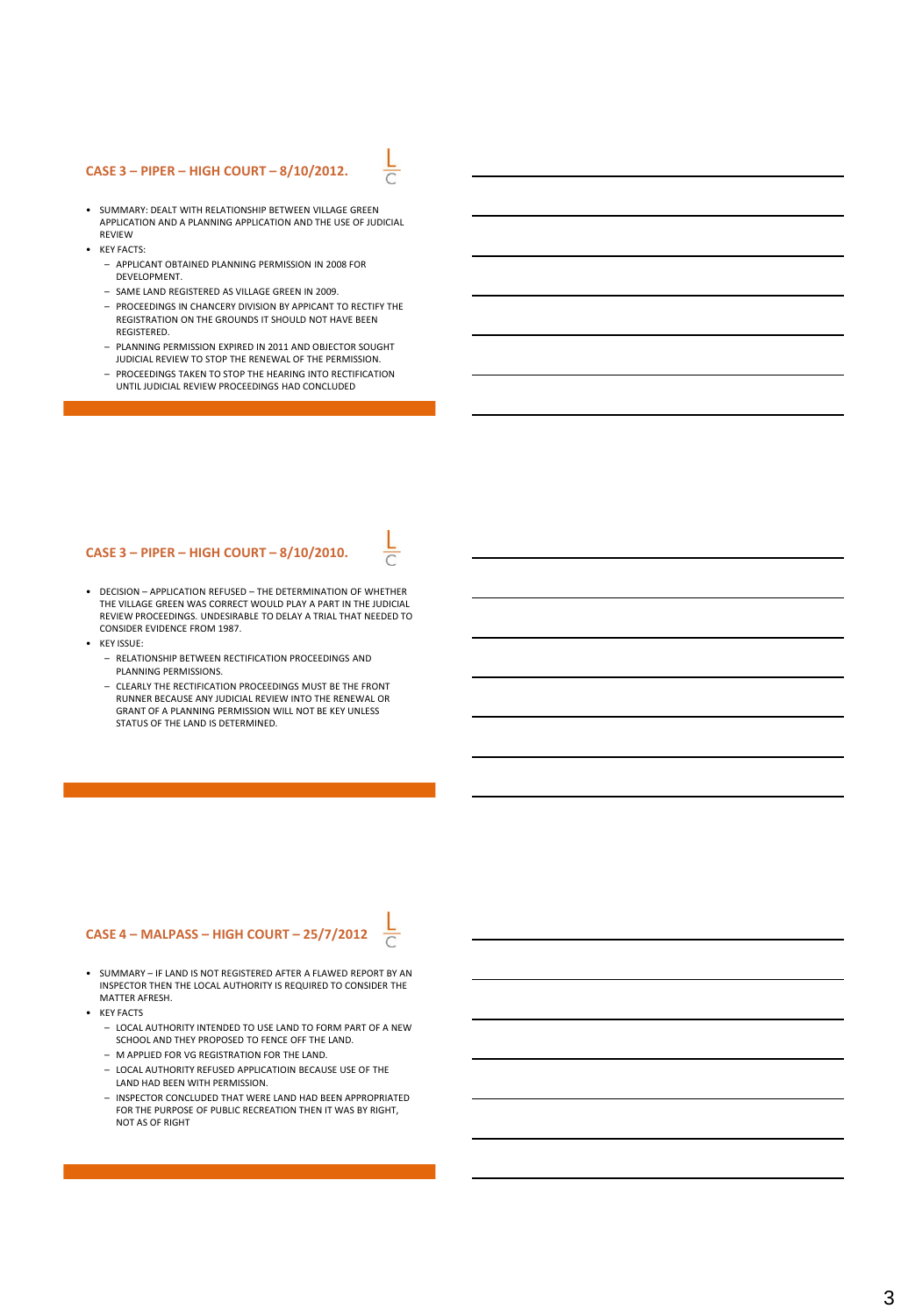## **CASE 4 – MALPASS – HIGH COURT – 25/7/2012**

• DECISION –THE REGISTRATION HAD TO BE RECONSIDERED BY THE AUTHORITY FOR THE PURPOSES OF THE ACT

 $\frac{1}{\sqrt{2}}$ 

- $\cdot$  KEY ISSUE
	- DECISION CONTRARY TO BARKAS AND HAS TO BE VIEWED IN THAT CONTEXT.

## **CASE 5 – BARNSLEY – HIGH COURT – 25/5/2012.**

- SUMMARY:
- CAN VILLAGE GREENS BE THE SUBJECT OF COMPULSORY PURCHASE? • KEY FACTS:
	- LOCAL AUTHORITY PURPORTED TO USE POWERS IN SECTION 121 OF THE LOCAL GOVERNMENT ACT 1972 AND SECTION 2 OF THE LOCAL GOVERNMENT ACT 2000 TO MAKE A COMPULSORY PURCHASE ORDER
	- SECRETARY OF STATE REFUSED TO CONFIRM THE CPO ON THE BASIS THAT THE STATUTORY POWERS USED DID NOT GIVE THE NECESSARY POWERS TO MAKE THE ORDER SOUGHT.
	- SECTION 121(2)(a) only allowed such acquisition for the benefit, improvement and development of their area to be done by agreement.

## **CASE 5 – BARNSLEY- HIGH COURT – 24/5/2012.**

- DECISION LAND COULD NOT BE ACQUIRED FOR COMPULSORY PURCHASE WHERE IT WAS A VILLAGE GREEN.
- KEY ISSUE
	- THE SECRETARY OF STATE DECLINED TO CONFIRM A CPO WHICH RELATED TO LAND REGISTERED AS A VILLAGE GREEN.
	- THE SECRETARY OF STATE DECIDED THAT SECTION 120(1)(A) OF THE LOCAL GOVERNEMNT ACT AND SECTION 2 OF THE LOCAL GOVERNMENT ACT 2000 DID NOT ALLOW THE ACQUISITION OF LAND BY CPO.
	- IF SUCH POWERS WERE USED THEN IT MUST BE BY AGREEMENT ONLY.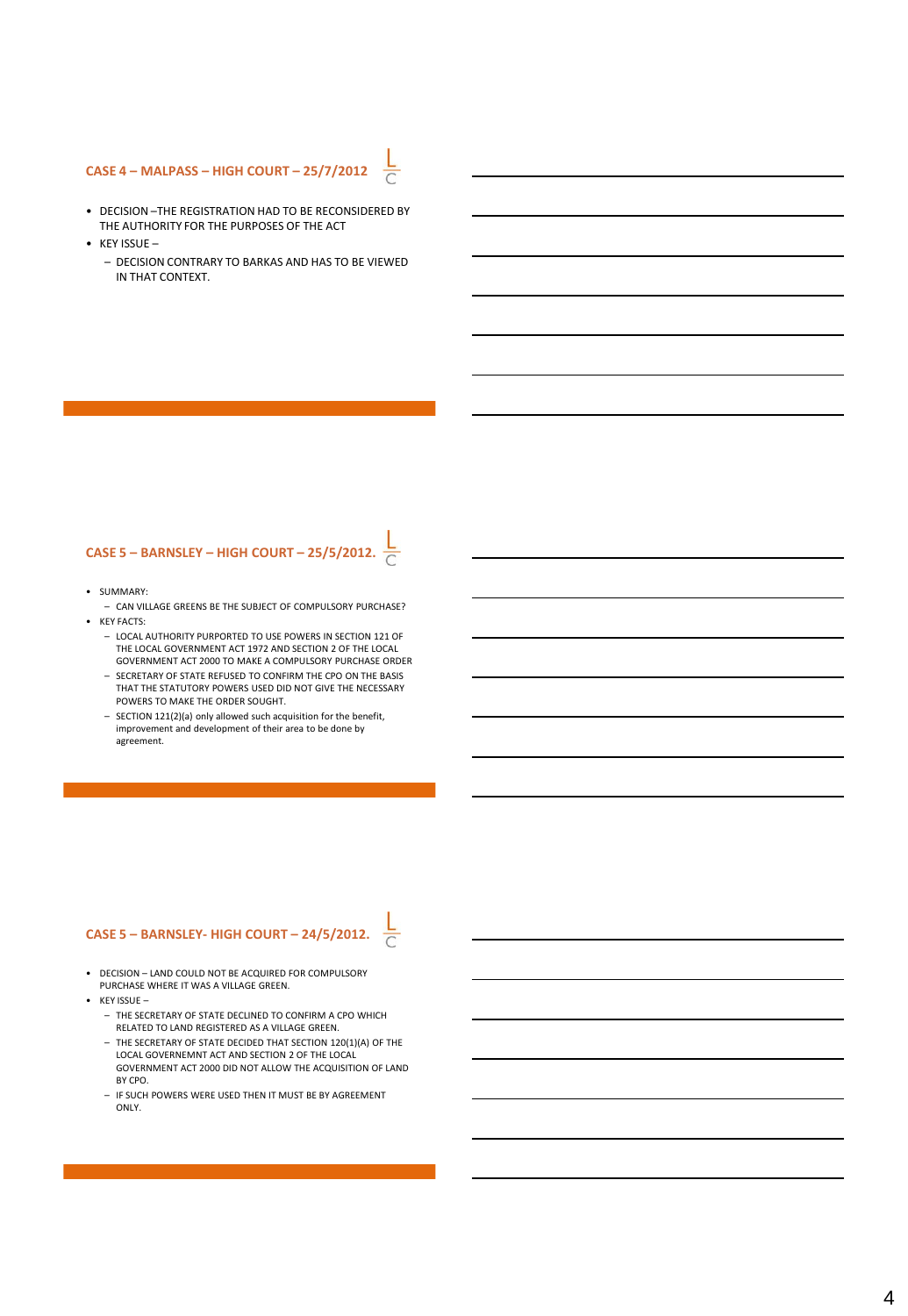#### **CASE 6 – BETTERMENT – COURT OF APPEAL 7/3/2012.**

SUMMARY :

THE COURT HAD BEEN RIGHT TO ACCEPT THE CASE FOR RECTIFICATION NOTWITHSTANDING THE DELAY IN APPLYING FOR SUCH RECTIFICATION OF THE REGISTER. KEY FACTS:

 $\overline{\sqrt{2}}$ 

- DORSET COUNTY COUNCIL REGISTERED 46 ACRES OF GRAZING LAND AS VILLAGE GREEN IN 2001.
- IN 2004 THE CURTIS FAMILY WHO HAD OWNED LAND FOR DECADES SOLD THE LAND TO B, AND IN 2005 B APPLIED TO REMOVE THE LAND FROM THE REGISTER BY WAY OF RECTIFICATION.
- B CONTENDED THAT THE LAND SHOULD NEVER HAVE BEEN SO REGISTERED BECAUSE OF A FAILURE TO COMPLY WITH THE REQUIREMENTS OF THE ACT.

#### **CASE 6 – BETTERMENT – COURT OF APPEAL 7/3/2012.**

#### • DECISION:

- THE DELAY OF 4 YEARS FROM REGISTRATION TO RECTIFICATION DID NOT PRECLUDE THE REGISTER BEING RECTIFIED.
- KEY ISSUE:
	- IT WAS IN THE PUBLIC INTEREST TO ENSURE THE REGISTER WAS ACCURATE.
	- A DELAY IN APPLYING FOR RECTIFICATION IS A RELEVANT FACTOR BUT IN THIS PARTICULAR CASE NOT A SIGNIFICANT ONE.
	- HOWEVER IT MAY PRECLUDE RECTIFICATION IF IT RESULTS IN SUBSTANTIAL PREJUDICE TO LOCAL INHABITANTS OR IT BRINGS IN ISSUES OF MORE GENERAL CONSIDERATION OF PUBLIC INTEREST.

#### **CASE 6 – PADDICO – COURT OF APPEAL 7/3/2012.**

- SUMMARY- ACCEPTED THAT LAND SHOULD NOT HAVE BEEN REGISTERED
- AS VILLAGE GREEN AS THE LAND HAD NOT BEEN USED BY INHABITANTS OF A SINGLE LOCALITY BUT THE DELAY OF 12 YEARS WAS BY THE STANDARDS OF ANY LEGAL PROCESS EXCESSIVE AS TO MAKE IT RECTIFY THE REGISTER.
- KEY FACTS:
	- LAND REGISTERED IN APRIL 1997.
	- LANDOWNER COMMENCED RECTIFICATION PROCEEDINGS IN MAY 1997 BUT IN APRIL 2000 PROCEEDINGS WERE STAYED FOR WANT OF PROSECUTION.
	- NEW APPLICANT APPLIED FOR STAY TO BE LIFTED AND REFUSED BY JUDGE IN MARCH 2010
	- NEW RECTIFICATION APPLICATION MADE IN JANUARY 2010 AND ALLOWED BY VOS J BE DELETING THE ENTRY OF LAND.